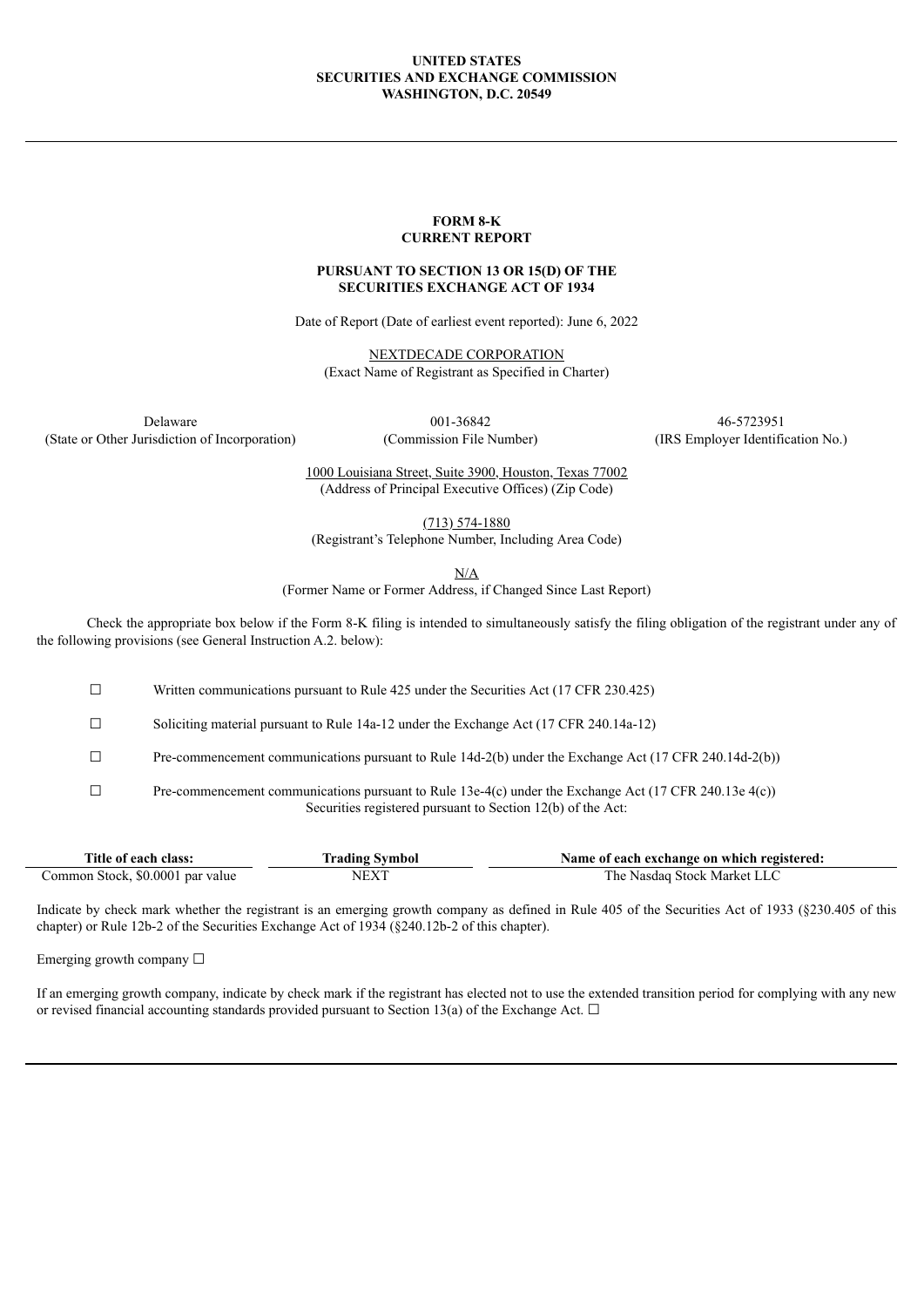# Item 5.02 Departure of Directors or Certain Officers; Election of Directors; Appointment of Certain Officers; Compensatory Arrangements **of Certain Officers.**

On June 6, 2022, Ivan Van der Walt notified NextDecade Corporation (the "Company") of his decision to resign from the role of Chief Operating Officer of the Company effective as of June 10, 2022.

# **Item 7.01 Regulation FD Disclosure.**

On June 8, 2022, the Company issued a press release announcing Mr. Van der Walt's resignation. A copy of such press release is attached hereto as Exhibit 99.1.

The information furnished in Item 7.01 of this Current Report on Form 8-K is being furnished pursuant to Item 7.01 of Form 8-K and, according to general instruction B.2. thereunder, the information in this Item 7.01 of this Current Report shall not be deemed "filed" for purposes of Section 18 of the Securities Exchange Act of 1934, as amended (the "Exchange Act"), or otherwise subject to the liabilities of that section. The information in this Item 7.01 of this Current Report shall not be incorporated by reference into any filing under the Securities Act of 1933, as amended, or the Exchange Act, except as expressly set forth by specific reference in such filing.

# **Item 9.01 Financial Statements and Exhibits.**

(d) Exhibits.

99.1 Press [Release](#page-3-0) dated June 8, 2022.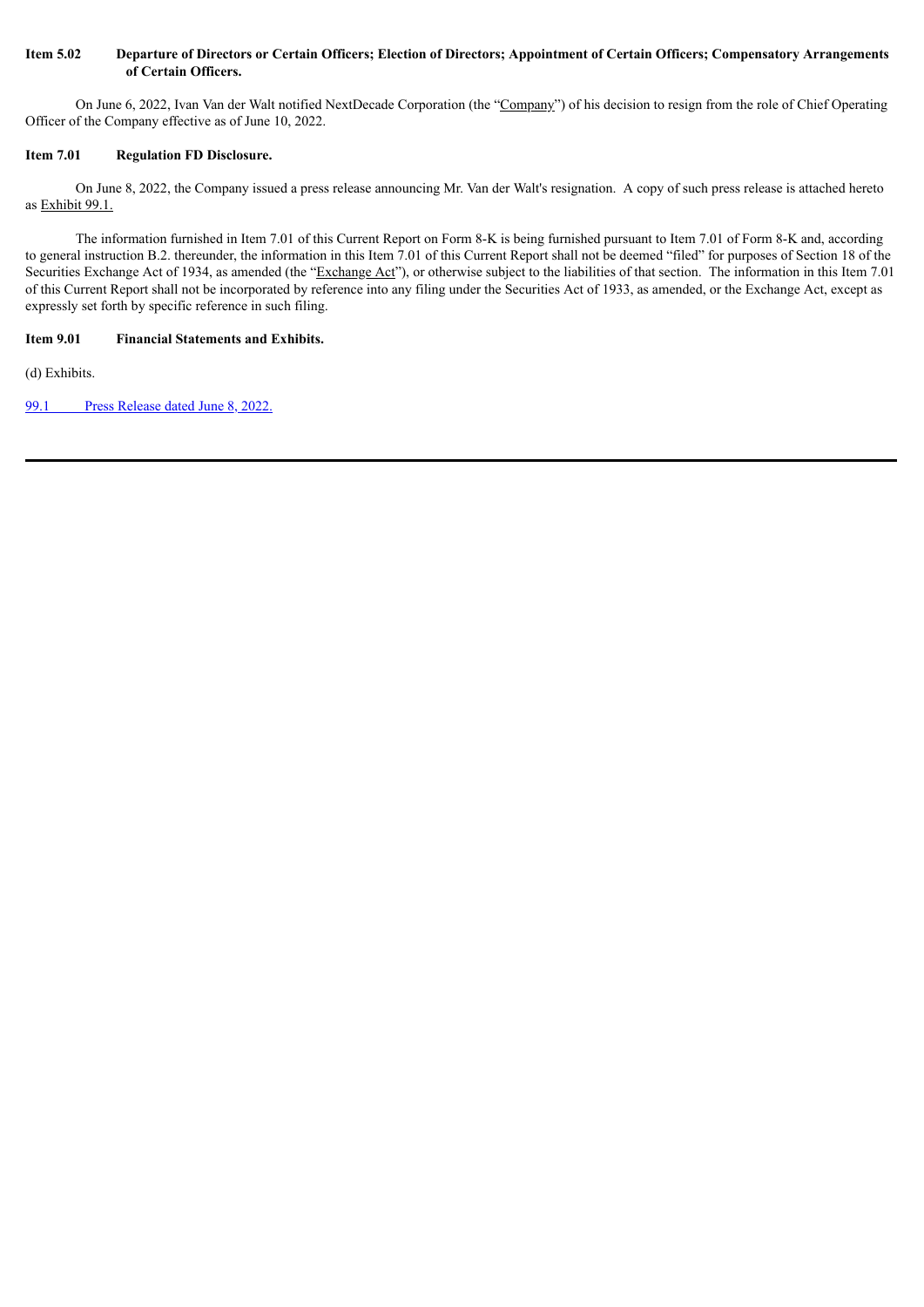# **SIGNATURE**

Pursuant to the requirements of the Securities Exchange Act of 1934, the registrant has duly caused this report to be signed on its behalf by the undersigned hereunto duly authorized.

Dated: June 8, 2022

## NEXTDECADE CORPORATION

By: /s/ Vera de Gyarfas Name: Vera de Gyarfas Title: General Counsel